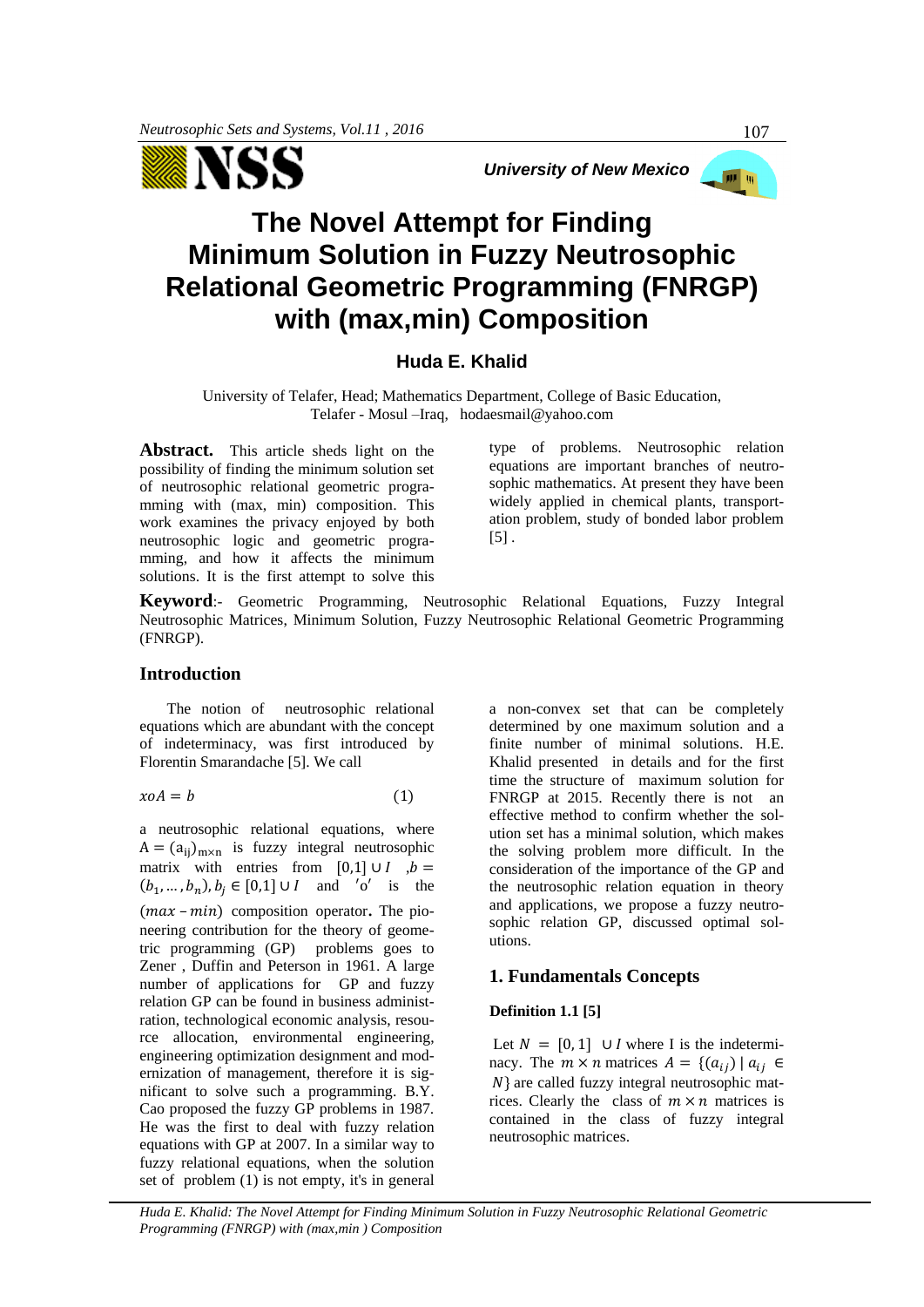## **Definition 1.2**

The optimization problem

$$
\begin{aligned}\n\min f(x) &= \left( c_1 \Lambda x_1^{\gamma_1} \right) V, \dots, V(c_m \Lambda x_m^{\gamma_m}) \\
\text{s.t.} \\
\text{xoA} &= b \\
(x_i \in N)(1 \le i \le m)\n\end{aligned}\n\right\} \tag{2}
$$

is called  $(V, \Lambda)$  (max-min) fuzzy neutrosophic relational GP. Where  $A = (a_{ij}) (a_{ij} \in N, 1 \le$  $i \leq m, 1 \leq j \leq n$ ) is an  $(m \times n)$ -dimensional fuzzy integral neutrosophic matrix,  $x =$  $(x_1, x_2, ..., x_m)$  an m-dimensional variable vector,  $c = (c_1, c_2, ..., c_m) (c_i \ge 0)$  and  $b =$  $(b_1, b_2, ..., b_n)$   $(b_j \in N)$  are  $(m & n)$  – dimensional constant vectors respectively,  $\gamma_i$  is an arbitrary real number.

Without loss of generality, the elements of b must be rearranged in decreasing order and the elements of the matrix A is correspondingly rearranged.

#### **Definition 1.3 [3]:**

The neutrosophic algebraic structures are algebraic structures based on sets of neutrosophic numbers of the form  $Z = a + bl$ , where a, b are real (or complex) numbers, and a is called the determinate part of  $Z$  and  $b$  is called the indeterminate part of  $Z$ , while  $I =$ indeterminacy, with  $ml + nl = (m + n)$  $I, 0 \cdot I = 0, I^n = I$  for integer  $n \ge 1$ , and  $I/I =$  undefined. When a, b are real numbers, then  $a + bl$  is called a neutrosophic real number. While if a, b are complex numbers, then  $a + bl$  is called a neutrosophic complex number.

**Definition 1.4**: [partial ordered relation of integral fuzzy neutrosophic numbers]

Depending upon the definition of integral neutrosophic lattice [5] , the author propose the following axioms:

a- decreasing partial order

1-The greatest element in  $[0,1) \cup I$  is I,

 $max(I, x) = I \qquad \forall x \in [0, 1)$ 

2- The fuzzy values in a decreasing order will be rearranged as follows :

 $1 > x_1 > x_2 > x_3 > \cdots > x_m \ge 0$ 

3- One is the greatest element in  $[0,1]$  ∪ *I*,

$$
\max(I,1)=1
$$

b- Increasing partial order

1- the smallest element in  $(0,1]$  ∪ *I* is *I*,

 $min(I, x) = I$   $\forall x \in (0,1]$ 

2- The fuzzy values in increasing order will be rearranged as follows :

 $0 < x_1 < x_2 < x_3 < \cdots < x_m \leq 1$ 

3- Zero is the smallest element in  $[0,1] \cup I$ ,

 $min(I, 0) = 0$ 

Example :- To rearrange the following matrices:  $b = [I \quad .5 \quad I \quad .85]^T$ 

$$
c = \begin{bmatrix} 1 & I & 0 & I & .4 & .1 & .85 \end{bmatrix}^T
$$

in

1- decreasing order

$$
b^{T} = [I \t 1 \t 0.85 \t 0.5]
$$
  

$$
c^{T} = [1 \t 1 \t 0.85 \t 0.4 \t 0.1 \t 0]
$$
  
2- increasing order

 $b^T = [I \ I \ 0.5 \ 0.85]$ 

$$
c^T = [0 \, I \, I \, 0.1 \, 0.4 \, 0.85 \, 1]
$$

#### **Definition 1.5**

If there exists a solution to Eq.(1) it's called compatible.

Suppose  $X(A, b) = \{(x_1, x_2, ..., x_m)^T \in [0, 1]^n\}$  $\cup I$ ,  $I^n = I | x \circ A = b, x_i \in N$  is a solution set of Eq.(1) we define  $x^1 \le x^2 \Leftrightarrow x_i^1 \le x_i^2$  $(1 \leq i \leq m)$ ,  $\forall x^1, x^2 \in X(A, b)$ . Where "  $\leq$  " is a partial order relation on  $X(A, b)$ .

#### **Definition 1.6 [4]:**

If  $\exists \hat{x} \in X(A, b)$ , such that  $x \leq \hat{x}$ ,  $\forall x \in X(A, b)$ b), then  $\hat{x}$  is called the greatest solution to Eq. $(1)$  and

*Huda E. Khalid: The Novel Attempt for Finding Minimum Solution in Fuzzy Neutrosophic Relational Geometric Programming (FNRGP) with (max,min ) Composition*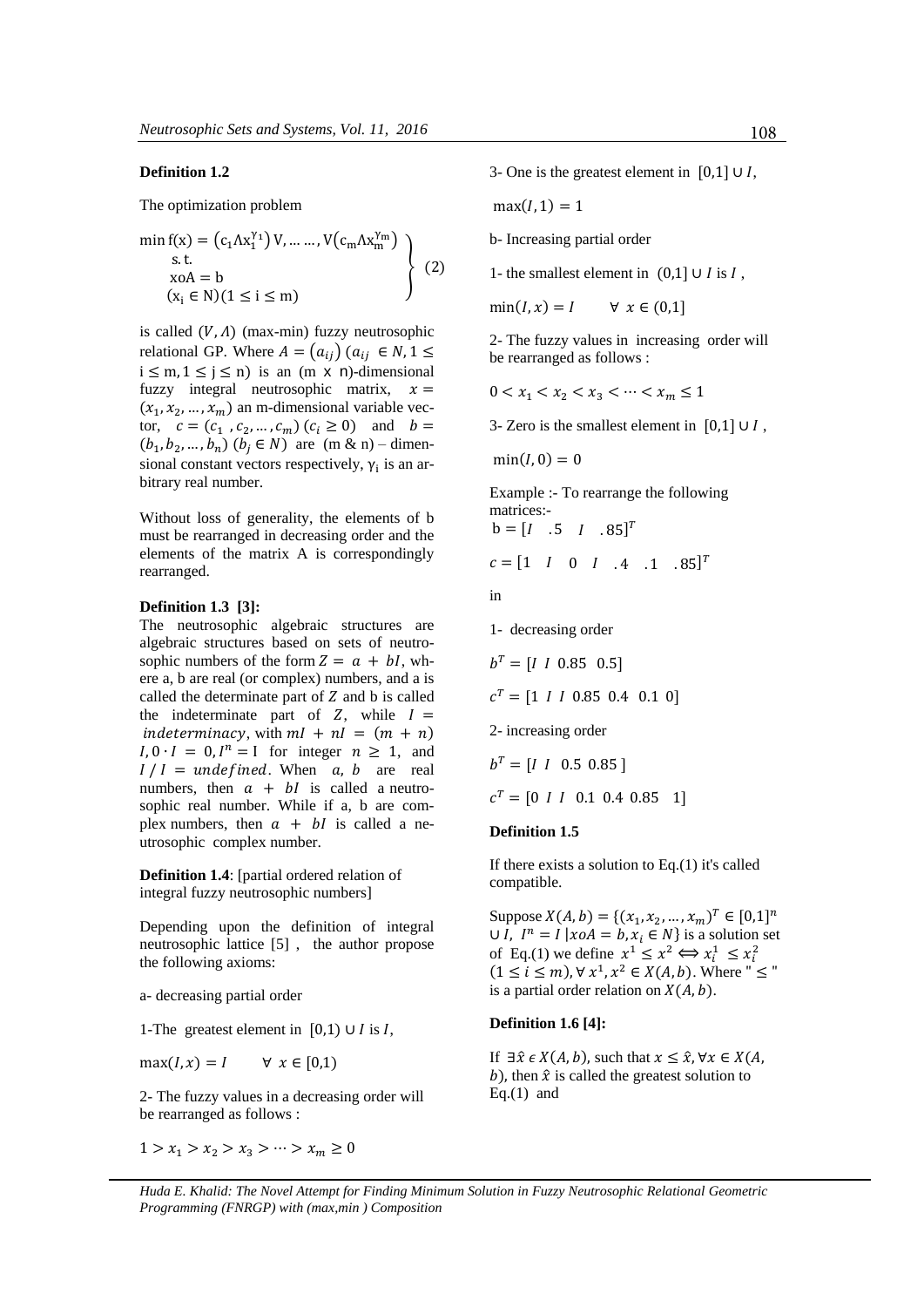$$
\hat{x}_i = \begin{cases}\n1 & a_{ij} \le b_j \text{ or } a_{ij} = b_j = I \\
b_j & a_{ij} > b_j \\
0 & a_{ij} = I \text{ and } b_j = [0,1] \\
I & b_j = I \text{ and } a_{ij} = (0,1] \\
not \text{ comp. } a_{ij} = 0 \text{ and } b_j = I\n\end{cases}
$$
\n(3)

#### **Corollary 1.7 [2]:**

If  $X(A, b) \neq \emptyset$  . then  $\hat{x} \in X(A, b)$ .

Similar to fuzzy relation equations , the above corollary works on fuzzy neutrosophic relation equations.

#### **Notes 1.8:**

1- Every fuzzy variable is always a neutrosophic variable, but all neutrosophic variables in general are not fuzzy variables. [5]

2- The set of all minimal solutions to Eq.(1) are denoted by  $\overline{X}(A, b)$ .

3- X  $(A, b)$  is non-convex, but it is composed of several n-dimensional rectangular regions with each rectangular region being a closed convex set [2].

## **2. The theory concept for exponents of variables in the geometric programming via fuzzy neutrosophic relation equations:-**

B.Y Cao (2010) [1] had discussed optimization for fuzzy relation GP by considering the following three cases:

1- if  $\gamma_i < 0$  (1  $\le i \le m$ ), then the greatest solution  $\hat{x}$  to Eq.(1) is an optimal solution for problem (2).

2- if  $\gamma_i \geq 0$ , then a minimal solution  $\bar{x}$  to Eq.(1) is an optimal solution to  $(2)$ .

3- the optimal solution to optimization problem (2) must exist in  $\breve{X}(A, b)$ . Let  $f(\check{x}^*) = \min\{f(\check{x}) | \check{x} \in \check{X}(A, b)\},\qquad \text{where}$  $\breve{x}^* \in \breve{X}(A, b)$ , then  $\forall x \in X(A, b)$   $f(x) \geq$  $f(\mathbf{x}^*)$ . Therefore,  $\mathbf{x}^*$  is an optimal solution to optimization problem (2).

Note that, in a more general case  $\bar{x}^*$  may not be unique.

As for the general situation, the exponent  $\gamma_i$  of  $x_i$  is either a positive number or a negative one . B.Y.Cao proposed

$$
R_1 = \{i | \gamma_i < 0, 1 \le i \le m \},
$$
\n
$$
R_2 = \{i | \gamma_i \ge 0, 1 \le i \le m \}.
$$

Then  $R_1 \cap R_2 = \emptyset$ ,  $R_1 \cup R_2 = i$ , where  $i = \{1,2,...,m\}.$ 

Let 
$$
f_1(x) = \prod_{i \in R_1} x_i^{\gamma_i}
$$
,  $f_2(x) = \prod_{i \in R_2} x_i^{\gamma_i}$ .

Then  $f(x) = f_1(x) f_2(x)$ . Therefore, if some exponent  $\gamma_i$  of  $x_i$  are positive numbers while others are negative, then  $x^*$  is an optimal solution to optimization problem (2) where

$$
x_i^* = \begin{cases} \hat{x}_i, & i \in R_1 \\ \check{x}_i^* & i \in R_2 \end{cases}
$$
 (4)

Really the above work can be coincided for our fuzzy neutrosophic relation in GP because the variables exponents  $(\gamma_i)$  are still real numbers in problem (2), note that there is trouble in case of  $\gamma_i < 0$  and corollary 3.3 handled it.

## **3. An adaptive procedure to find the minimal solution for fuzzy neutrosophic**  geometric programming with  $(max,$ ) **relation composition.**

**Definition 3.1 [5]:** 

Matrix  $M = (m_{ij})_{m \times n}$  is called "matrix" pattern" where  $m_{ij} = (\hat{x}_i, a_{ij})$ , this matrix is important element in the process of finding minimal solutions.

#### **3.2 Algorithm:**

**Step 1-** Rank the elements of b with decreasing order (definition 1.4) and find the maximum solution  $\hat{x}$  (see Eq.(3)).

**Step 2-** If  $\hat{x}$  is not a solution to Eq.(1), then go to step 15, otherwise go to step 3.

**Step 3-** Find the "matrix pattern" (definition 3.1).

**Step 4-** Mark  $m_{ij}$ , which satisfies min $(\hat{x}_i)$  $a_{ij}) = b_j$ .

*Huda E. Khalid: The Novel Attempt for Finding Minimum Solution in Fuzzy Neutrosophic Relational Geometric Programming (FNRGP) with (max,min ) Composition*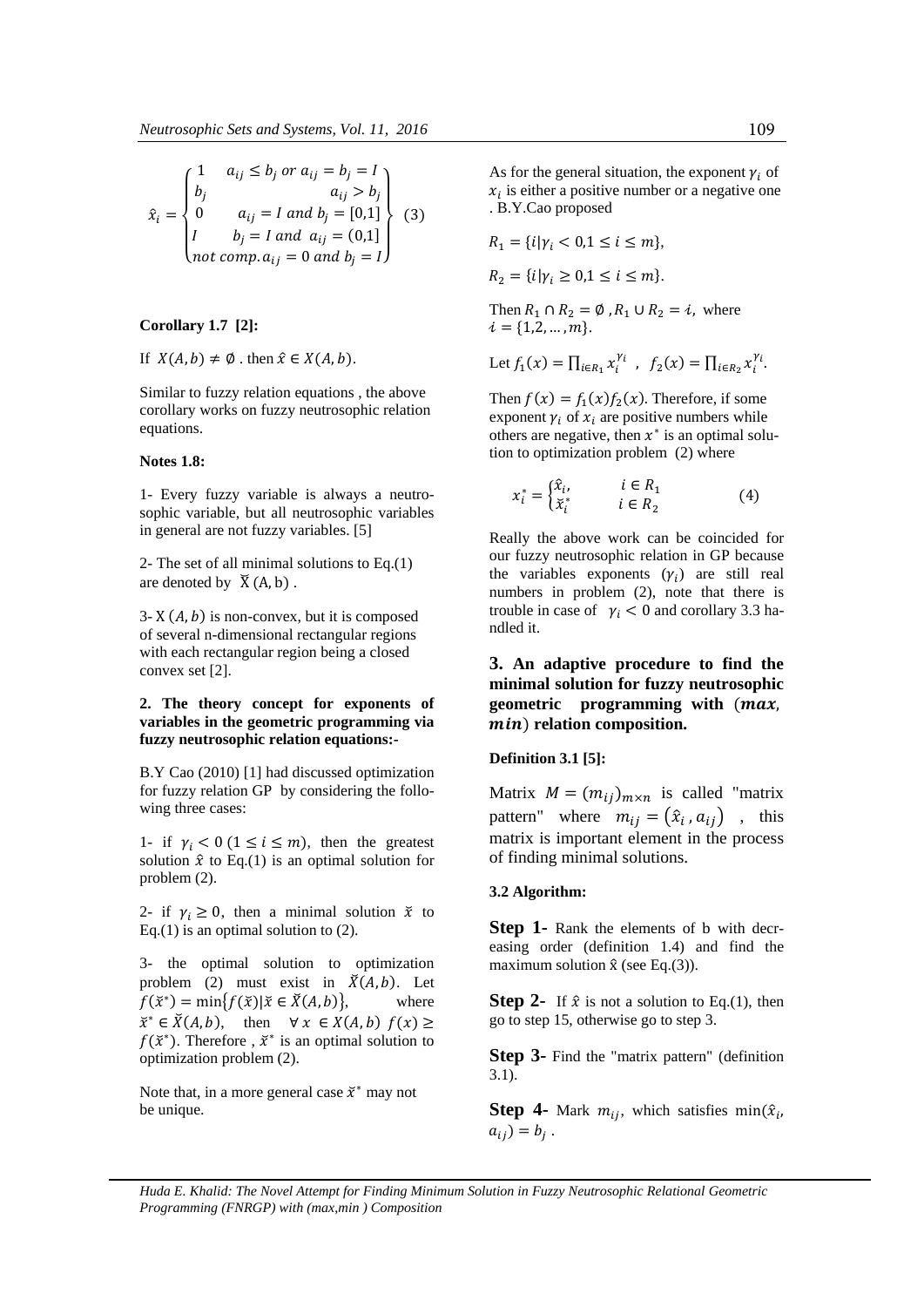**Step 5-** Let the marked  $m_{ij}$  be denoted by  $\widetilde{m}_{ii}$ 

**Step 6-** If  $j_1$  is the smallest  $j$  in all marked  $\widetilde{m}_{ij}$ , then set  $\widetilde{x}_{i_1}^*$  to be the smaller one of the two elements in  $\widetilde{m}_{i_1j_1}$ .

**Step 7-** Delete the  $i_1$ th row and the  $j_1$ th column of  $M$  and then delete all the columns that contain marked  $\widetilde{m}_{i_1j}$ , where  $j \neq j_1$ .

**Step 8-** In all remained and marked  $\widetilde{m}_{ii}$ , find the smallest *j* and set it to be  $j_2$ , then let  $\bar{x}_{i_2}^*$ be the smaller of the two elements in  $\widetilde{m}_{i_2 j_2}$ .

**Step 9-** Delete the  $i_2$ th row and the  $j_2$ th column of  $M$  and then delete all the columns that contain marked  $\widetilde{m}_{i_2j}$ , where  $j \neq j_2$ .

**Step 10-** Repeat step 7 and 8 until no marked  $\widetilde{m}_{ii}$  is remained .

**Step 11-** The other  $\tilde{x}_i^*$ , which are not set in 5-9 , are set to be zero.

**Step 12-** Let  $\bar{x}^* = (\bar{x}_1^*, \bar{x}_2^*, ..., \bar{x}_m^*)$  be the quasi minimum for problem (2).

**Step 13-** Check the sign of  $\gamma_i$  if  $\gamma_i < 0$ , then put  $\hat{x}_i$  instead of  $\tilde{x}_i^*$  unless  $\hat{x}_i = I$  (see Eq.(5))

**Step 14-** Print  $x^* = \bar{x}^*$ ,  $f(x^*)$  and stop.

**Step 15-** Print "have no solution" and stop.

## **Corollary 3.3**:

If  $\gamma_i < 0$  and the component  $(\hat{x}_i = I) \in \hat{x}$ , then the component  $\breve{x}_i^* \in \breve{x}^*$  will be optimal for problem (2).

So the Eq.(4) must be improved to appropriate problem (2) as follow:-

$$
x_i^* = \begin{cases} \hat{x}_i, & i \in R_1 \text{ and } \hat{x}_i \neq I \\ \check{x}_i^* & i \in R_2 \text{ or } (i \in R_1 \text{ and } \hat{x}_i = I) \end{cases}
$$
 (5)

## **4. Numerical Example:-**

Consider the following fuzzy neutrosophic relation GP problem :-  $\text{Min} f(x) = (1.5 \Lambda x_1^5) V(I \Lambda x_2) V(.8 \Lambda x_3^5)$ 

$$
V(.9Ax_4^{-2})V(.7Ax_5^{-4})V(IAx_6^{-1})
$$

s. t.

 $x \circ A = b$  where

$$
A = \begin{bmatrix} I & .2 & .8 & .1 \\ .8 & .2 & .8 & .1 \\ .9 & .1 & .4 & .1 \\ .3 & .95 & .1 & .1 \\ .85 & I & .1 & .1 \\ .4 & .8 & .1 & 0 \end{bmatrix}_{64}
$$

$$
b = (.85, .6, .5, .1)
$$

It is clear that  $b$  is arranged in decreasing

order.

The maximum solution is

$$
\hat{x} = (0,.5,.5,.6,0,.6)
$$

$$
M = \begin{bmatrix} (0, I) & (0, .2) & (0, .8) & (0, .1) \\ (.5, .8) & (.5, .2) & (.5, .8) & (.5, .1) \\ (.5, .9) & (.5, .1) & (.5, .4) & (.5, .1) \\ (.6, .3) & (.6, .95) & (.6, .1) & (.6, .1) \\ (0, .85) & (0, I) & (0, .1) & (0, .1) \\ (.6, .4) & (.6, .8) & (.6, .1) & (.6, 0) \end{bmatrix}_{64}
$$

The elements satisfying  $\min(\hat{x}_i, a_{ij}) = b_i$  are:

 $m_{42}$ ,  $m_{62}$ ,  $m_{23}$ ,  $m_{24}$ ,  $m_{34}$ ,  $m_{44}$ 

 $\widetilde{m}_{42}, \widetilde{m}_{62}, \widetilde{m}_{23}, \widetilde{m}_{24}, \widetilde{m}_{34}, \widetilde{m}_{44}$ 

The element  $\widetilde{m}_{42}$  is of least column number, therefore  $\bar{x}_{i_1} = \min(.6, .95) = .6$ 

At the same time, the fourth row and the second column will be deleted.

As well as, the column included the element  $\widetilde{m}_{44}$  must be deleted.

All remained elements of the matrix  $M$  are

| $\left[ (0, I) \right]$ | $(0, .8)$ ] |
|-------------------------|-------------|
| (0.5, 0.8)              | (.5, .8)    |
| (0.5, 0.9)              | (.5, .4)    |
| (0.85)                  | (0, .1)     |
| (0.6, .5)               | (.6, .1)    |

$$
\bar{x}_{i_2} = \min(.5, .8) = .5
$$

$$
\therefore \; \breve{x}_{i_2} = .5
$$

*Huda E. Khalid: The Novel Attempt for Finding Minimum Solution in Fuzzy Neutrosophic Relational Geometric Programming (FNRGP) with (max,min ) Composition*